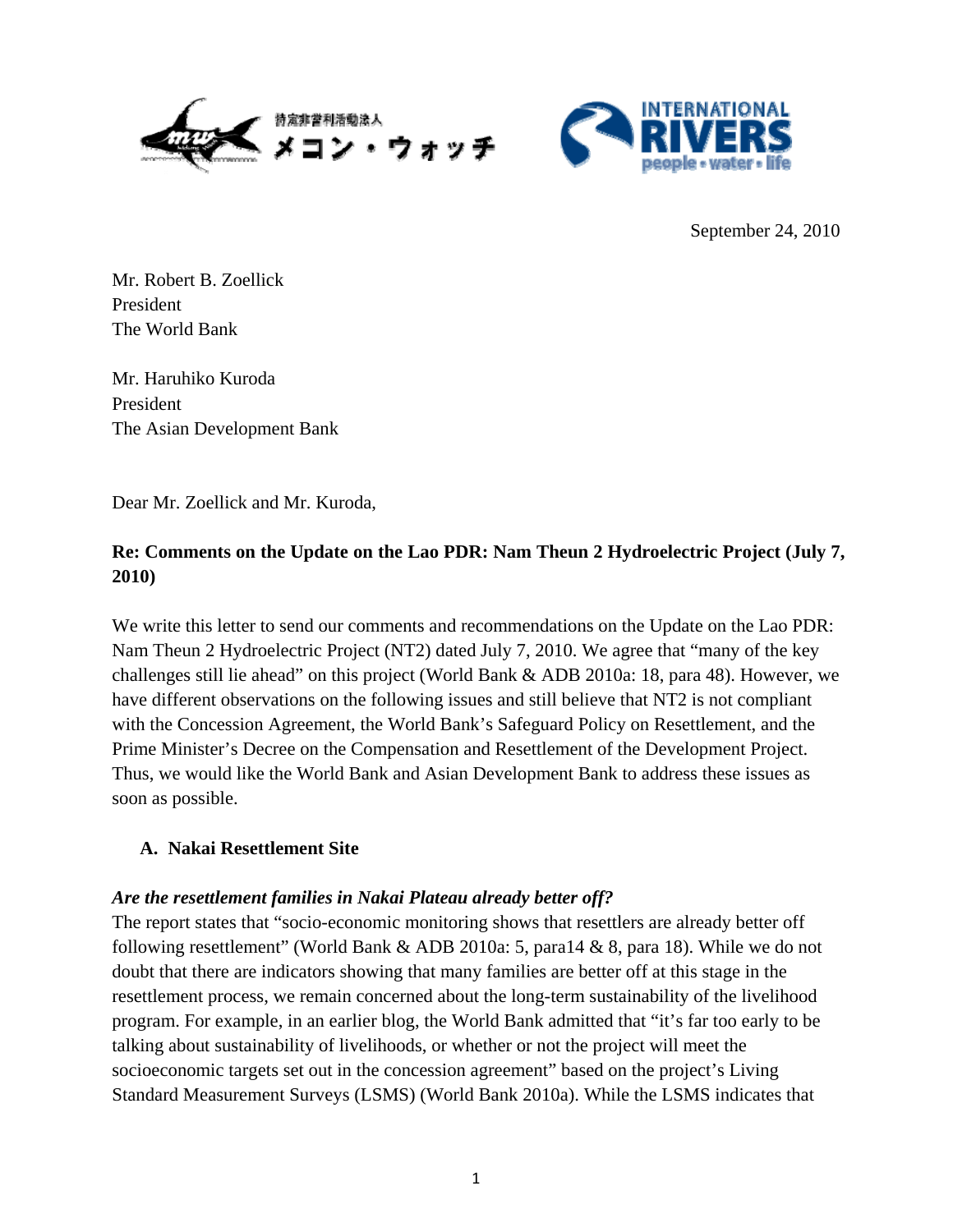incomes have risen in the past few years, it is not clear how these figures were calculated. For example, if the calculation includes compensation payments for cows, buffalos and other lost assets, income from the sale of cows and buffaloes, and income from temporary employment at the dam construction site, these are all clearly forms of income that are not sustainable. The report should be clear about the definition of "yearly income per person" and NTPC should fully disclose socioeconomic monitoring data for resettled households.

According to our interviews with resettlers between May 2009 and May 2010, people are happy with their new houses, access to health care, new schools, and good access roads. However, as the LSMS survey shows, many families continue to be concerned about the quality and quantity of land, and access to

|                                       | <b>Got better</b> |       | Got worse         |       |
|---------------------------------------|-------------------|-------|-------------------|-------|
|                                       | Most<br>important | Other | Most<br>important | Other |
| Education                             | 23                | 24    | 0                 | 0     |
| Employment                            | 5                 | 7     | 5                 | 7     |
| Healthcare                            | 13                | 28    | 0                 | 0     |
| <b>Housing</b>                        | 252               | 80    | 4                 | 1     |
| Access to land,<br>quality of land    | 2                 | 12    | 127               | 75    |
| Access to forests and<br><b>NTFPs</b> | 2                 | 5     | 175               | 92    |
| Roads and<br>community buildings      | 97                | 219   | 3                 | 1     |
| Social capital issues                 | 0                 | 10    | 3                 | 11    |
| Access to water or<br>river           | 0                 | 0     | 10                | 5     |
| Other                                 | 1                 | 0     | 4                 | 2     |
| Total                                 | 395               | 385   | 331               | 194   |

Concerns of householdswhat got better and what got worse, May/June 2009

**Figure 3: Nam Theun 2 – How are the resettled people doing overall? In their own words… (part 2 of 2) Submitted by Nina Fenton on Tue, 2010‐03‐30 02:07 (World Bank 2010a)**



**Figure 1: Grazing buffalos after harvest in paddy fields inundated under the reservoir in the old Nakai Neua Village (2006)**



**Figure 2: Grazing buffalos in the resettlement site (November 2009)**

forests, non-timber forest products, and the river, which the resettlers used to have in the old villages and relied on as main sources of livelihood (World Bank 2010b). Many resettlers complain that "fewer NTFPs are available and that they have to travel further to access them" and "a number of households expressed concern about lack of grazing land for buffalo" (World Bank 2010b). Access to these natural resources is vital for people's livelihoods and as a social safety net for particularly vulnerable families Although the report states that "Villagers greatly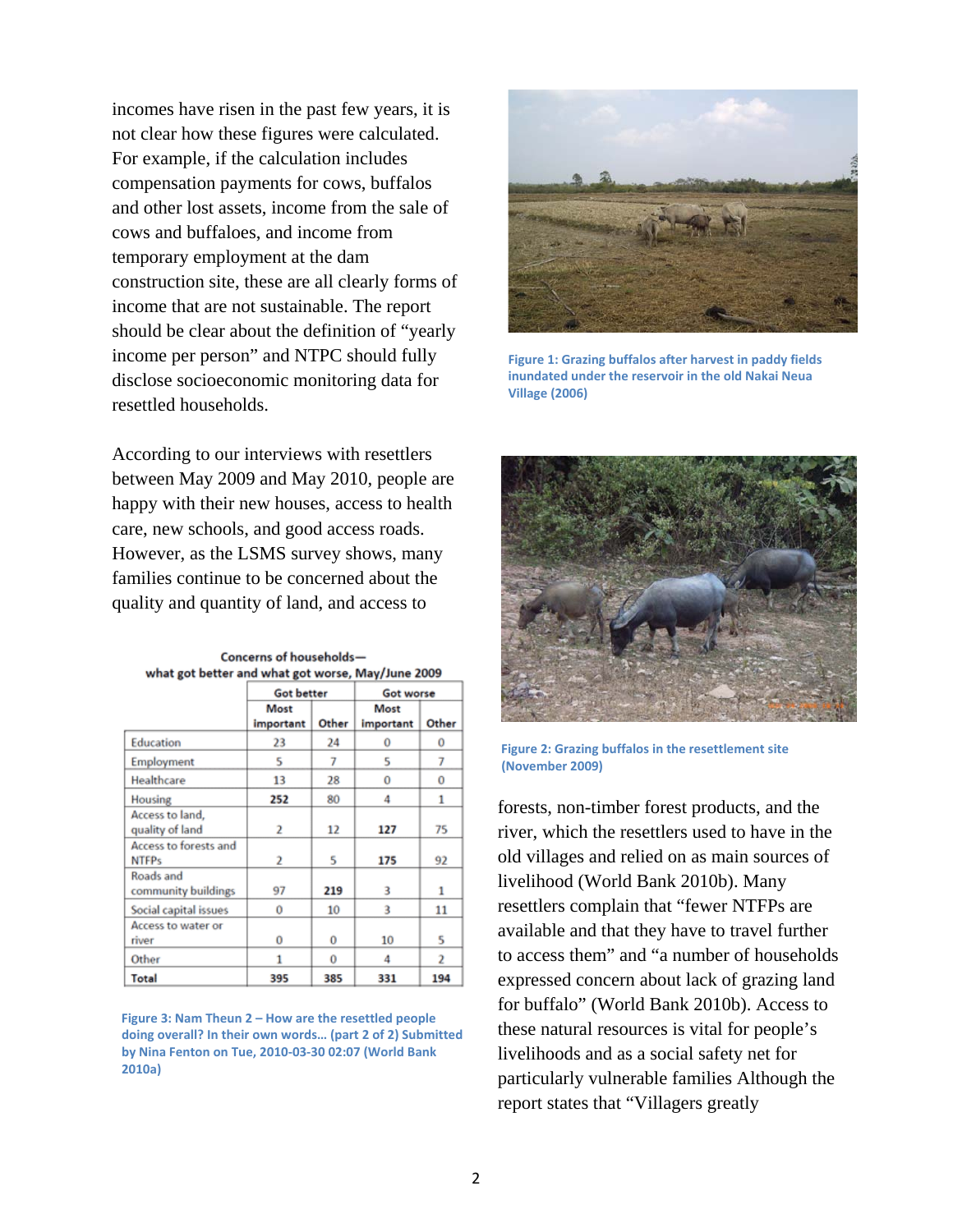appreciate their new physical surroundings, are developing assets, and many are investing in improving their homes and buying new assets such as televisions and motorbikes (World Bank & ADB 2010a: 4, para13)", they have lost access to one of the most important assets for their livelihoods, such as quality land, forests, and the river. Therefore, we believe it is too early to claim that families are better off as a result of resettlement.

### *Delay in establishing irrigation system in Nakai*

**We continue to believe that the delay in establishment of the irrigation system on the Nakai Plateau is a violation of the Concession Agreement and illustrates the poor planning process surrounding the design of the resettlement program.** Nevertheless, we hope that the irrigation systems will be completed by the end of this year in order to enable dry season cultivation on villager plots. However, a critical issue not addressed in the report, but one that has been of ongoing concern to the Environmental and Social Panel of Experts (POE) and our organizations, is the market for any cash crops grown by villagers. The POE report expresses growing concerns that "commendable increasing emphasis on the cultivation of more vegetables, and a wider range of vegetables, has not been linked heretofore to equal emphasis on how those vegetable are to be marketed and/or processed" (McDowell, Scudder & Talbot 2010: 26). According to our interviews in May 2010, villagers do not have a clear idea of what cash crops they are going to grow on their lands, how to grow vegetables or other cash crops using the irrigation system, and where they can sell their products.

Although the last two IFI Annual Updates repeatedly state "The marketing strategy will draw from the initial results of a marketing study developed by NTPC in 2007 and efforts will first be directed towards the marketing of agricultural produce" (World Bank & ADB 2008: 9, para 27) in 2008 and "A marketing strategy has been developed to encourage and support resettlers in gaining access to markets across the various livelihood pillars" (World Bank & ADB 2009: 9, para 24) in 2009, little progress appears to have been made so far. This year's Annual Update fails to even mention this crucial issue.

#### Recommendation 1:

A coherent and viable marketing strategy needs to be developed, explained to resettlers and implemented in order to ensure resettlers have a market for cash crops they are expected to produce.

### *Are the reservoir fisheries sustainable?*

As the Annual Update states, "fisheries contribute strongly to resettler livelihoods" (World Bank & ADB 2010a: 9, para 22). Thus, sustainable reservoir fisheries are a vital issue for resettlers and sustainable reservoir fishery management is a key to maintain the current income level of resettled households. However, there are many challenges on the reservoir fisheries management. Although village fishing groups, Reservoir Fisheries Association, the Reservoir Management Committee, and the Watershed Management and Protection Authority are supposed to ensure effective fishing enforcement in order to enhance prospects for sustainable fisheries management (World Bank & ADB 2010a: 9, para 22), local institutional capacity is limited.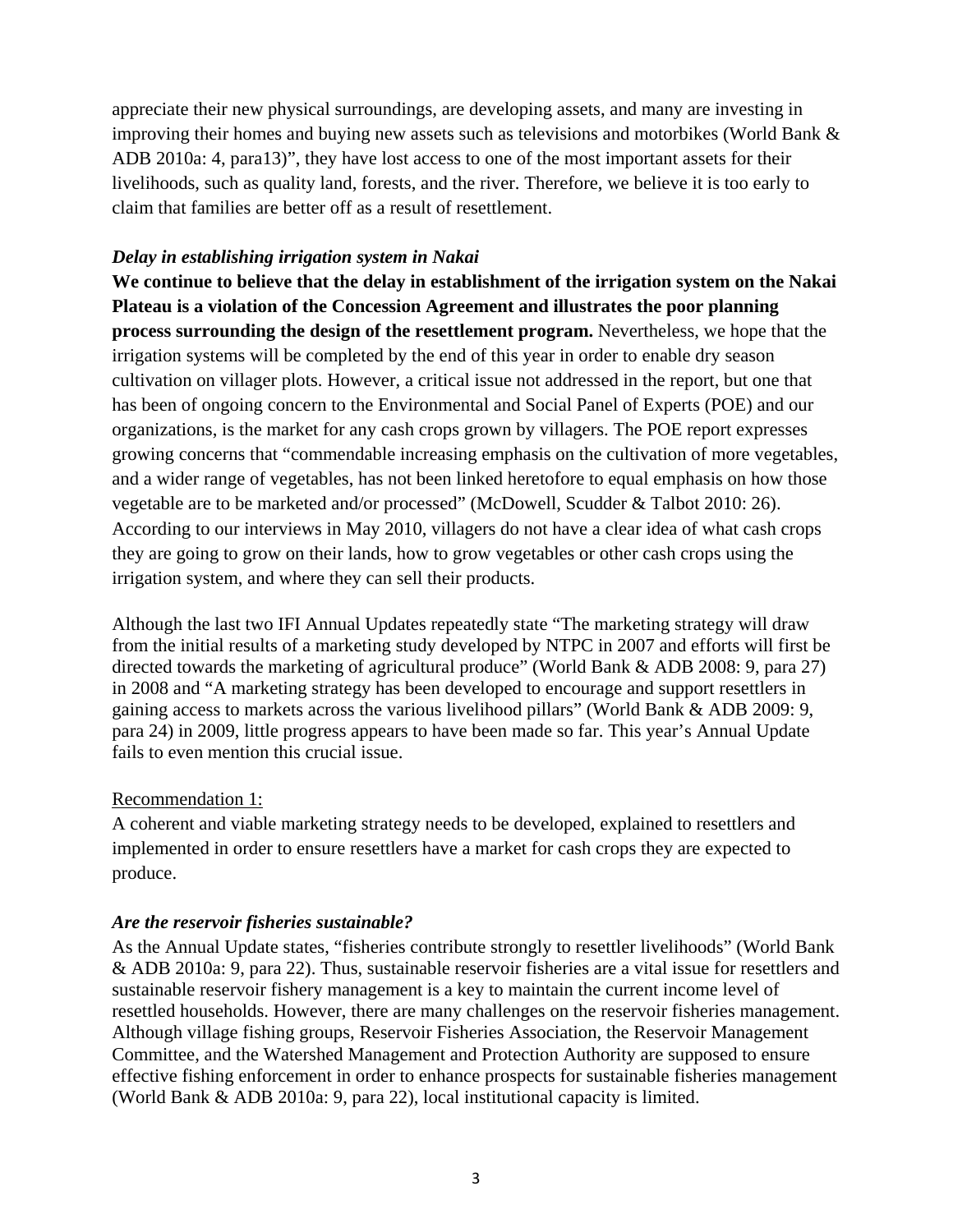According to our interview in May 2010, the Reservoir Fisheries Association does not have strong enforcement mechanisms to implement the Fishing Regulation. The Fishing Regulation states that only registered resettlement villagers can fish commercially. However, many villagers, who have the license for subsistence fishing and are allowed to catch 5kg of fish per day per license, catch more than 5kg of fish and sell these fish to middle men. Moreover, with a tourist license many outsiders fish more than 5kg of fish according to our interview in May 2010. Thus, just relying on local institutional capacity to implement the reservoir fisheries management would not be the best way to ensure sustainability of reservoir fisheries for now.

#### Recommendation 2:

Until the Fishing Regulation is fully implemented and sustainable fisheries management is ensured, NTPC should temporarily have alternative plans to ensure sustainability of reservoir fisheries, including regular release of fry

and putting stronger efforts to ensure sustainability of reservoir fisheries.

## *No payment of compensation for paddy fields and fruit trees*

It is surprising that compensation payments for paddy fields and fruit trees have not been completed yet, after three to four years of resettlement. The World Bank and ADB claim that everyone resettled on the plateau has received a substantial compensation package and that compensation for loss of paddy fields for resettlers is "additional compensation". This is misleading. Compensation for paddy fields is a



**Figure 4: Paddy fields inundated under the reservoir in the old Nakai Neua Village (2006)**



**Figure 5: 0.66ha of land allocated in Sop Ma Village, Nakai resettlement site (March 2010)**

primary right of resettled households. What resettlers have received so far is 0.66 ha of poor quality land that is not of equivalent quality and quantity to their former paddy fields. This is quite evident when comparing the photos of paddy field in the old villages (See Figure 4) and the new land in the Nakai resettlement site (See Figure 5). Furthermore, some of the drawdown areas allocated to the resettlers are still not ready to grow vegetables or other crops as they have not yet been cleared, according to our interviews with villagers in May 2010. The Annual Update also admits that compensation for buffalo losses has not been completed, even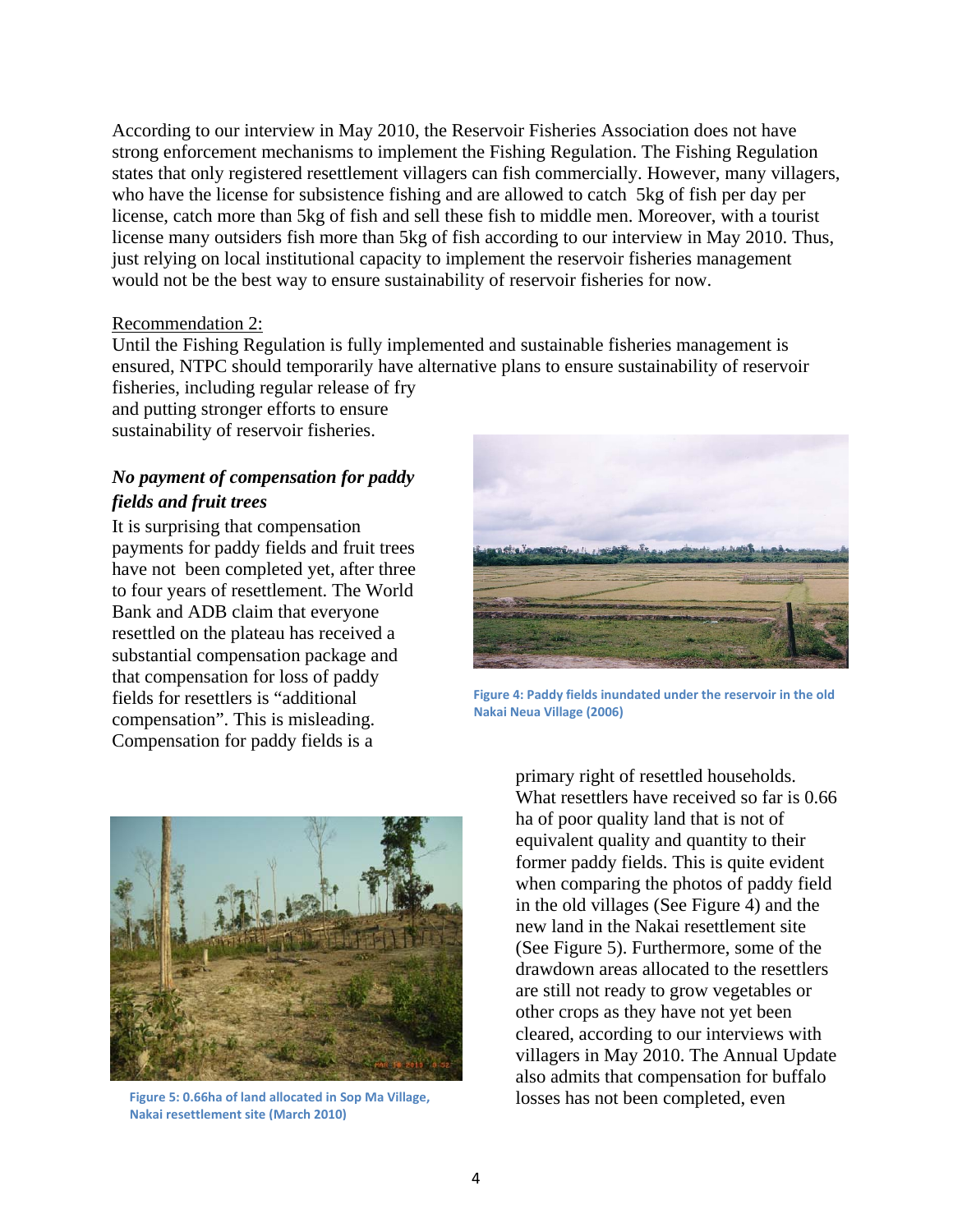though this issue has been raised for several years.

This is a clear violation of the World Bank Resettlement Policy, which states that "displacement or restriction of access [to assets] does not occur before necessary measures for resettlement are in place. […] In particular, taking of land and related assets may take place only after compensation has been paid" (OP 4.12 paragraph 10). Moreover, the Prime Minister's *Decree on the Compensation and Resettlement of the Development Project, requires "provision of 'land for* land' arrangement of **equivalent size and productivity** (GoL 2005: Article 6, para 2)".

We understand the need to have systems in place to ensure that villagers are well prepared to deal with the influx of cash from compensation, but that these systems should have been put in place years ago. There is no explanation as to why the compensation payments have been delayed until now. We would like to point out that **no compensation payment for paddy fields and considerable delays (3 to 4 years) in compensation for fruit trees are in violation of the World Bank Resettlement Policy.**

### *Impacts of the high iron contamination in the reservoir water*

As the report states, there is "relatively high iron" in the reservoir and total iron "needs close ongoing monitoring". Thus, local communities face risks of fish depletion and poor water quality. Contamination of reservoir water is likely to impact not only the Nakai resettlers, but also the communities downstream along the Xe Bang Fai River. According to Professor Guy Lanza from the University of Massachusetts, Amherst , iron can interact with other chemicals (such as fertilizers) and reduce the efficiency of nutrient uptake and use by plants -- both irrigated land crops like those in riverbank gardens and aquatic plants.<sup>[1](#page-4-0)</sup> This could affect agricultural productivity for Xe Bang Fai villagers.

According to Professor Lanza, the problem with iron is also magnified when it occurs in a reservoir with water stratification zones. Iron is often accompanied by manganese in these situations -- and manganese is much more toxic than iron. Other problems associated with the project-induced changes in iron and manganese chemistry include potential toxicity to rice (high iron content is toxic to rice and probably other key crops), toxicity to aquatic plants and animals (e.g. fish gills are coated with iron, which causes pathology), and general corrosion and odor problems. The 535 boreholes and pumps downstream of the Xe Bang Fai River could become clogged and fouled by iron and iron bacteria biofilms, leading to blockage of flow, increased concentrations of iron and corrosion of the pumps.

Recommendation 3:

<span id="page-4-0"></span> $1$  The overall problem with excess iron is that iron is very reactive chemically and changes its effects in the environment as it shifts back and forth as different chemical forms (oxidized and reduced forms with and without color).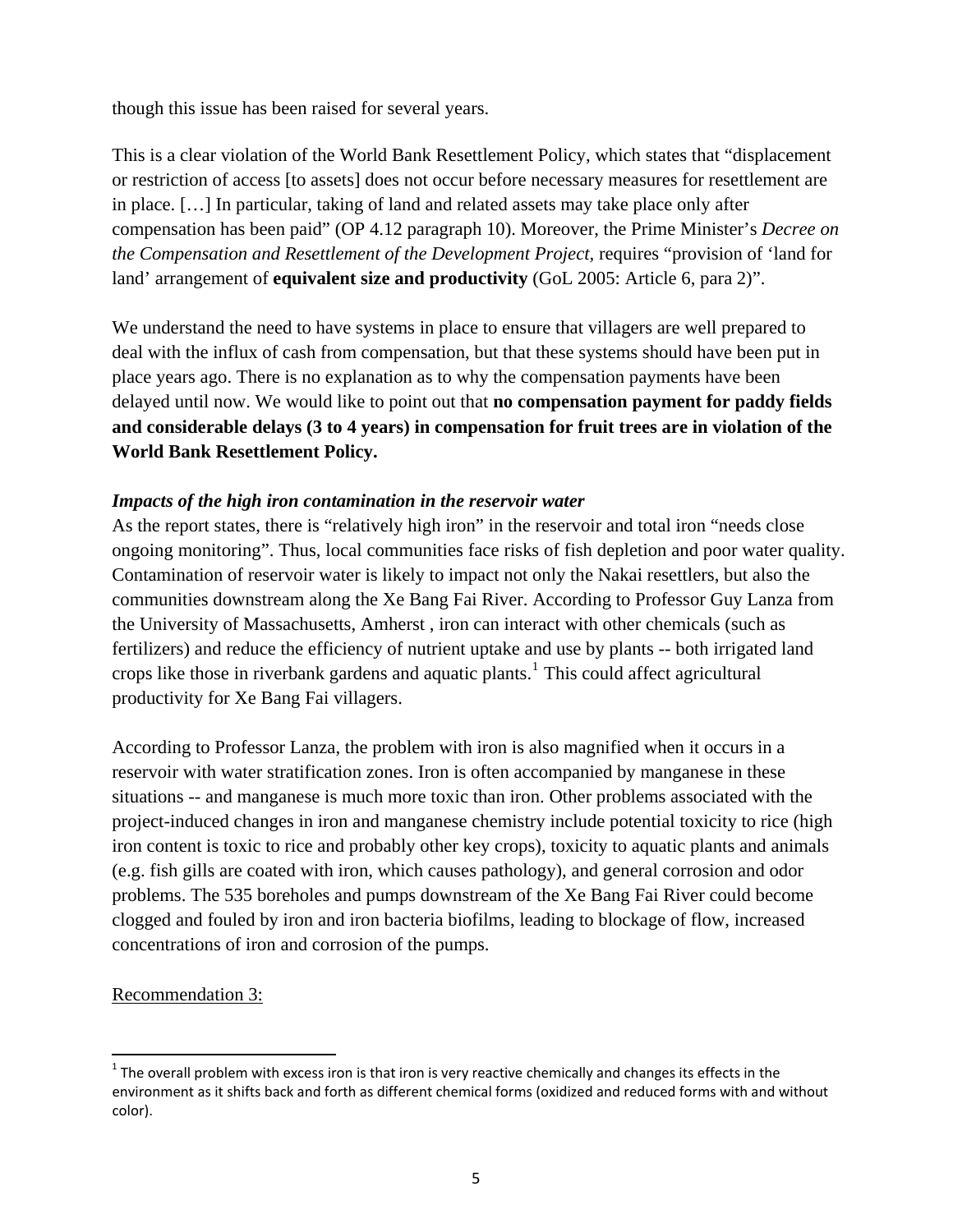NTPC should develop an explicit plan to mitigate the impacts from iron contamination in the reservoir and disclose that plan. At the same time, an independent monitoring body should monitor the water quality, particularly in terms of iron contamination, including manganese, cadmium, and other minerals potentially harmful to ecosystems, livestock, and human beings.

## **B. Downstream Xe Bang Fai River**

*Access to safe water*The Annual Update states that 535 boreholes and pumps have been provided to villages along the Xe Bang Fai River (World Bank & ADB 2010a: 13, para 31(iv)). However, some pumps are broken and the water quality of some boreholes is not suitable for drinking. According to our interviews in Beungxe Village in May 2010, none of the eight boreholes was suitable for drinking and domestic use due to turbidity and high salt content, although the World Bank and ADB's letter dated April 8, 2010 states "in Ban Beungxe there are three fully functioning boreholes of good quality" (World Bank & ADB 2010b: 3). The villagers used to drink boiled river water, but now they have to buy drinking water or get drinking water from other villages. In Navang Tai area in Navan Gnai Village, nine boreholes are developed by NTPC. However, in May 2009 two of them were closed due to poor water quality and one of the boreholes' pumps was broken. The remaining six boreholes were not suitable for drinking due to high salt content or bad smell. At that time, NTPC was constructing two new boreholes in the Navang Tai area; however, the villagers were wondering whether the water would be suitable for drinking.

Thus, according to our interviews, **water from boreholes is not available for all downstream villagers, and some people continue to have no option but to keep drinking the river water.**  The Concession Agreement states that "[a]lternative sources of domestic water of appropriate quality will be developed prior to the Commercial Operations Date" (NTPC 2005a, Section 4, Part 2: 120)". Thus, this is a violation of the Concession Agreement.

### Recommendation 4:

NTPC should accelerate its program to ensure access to clean and safe water for all Xe Bang Fai riparian villages.

### *Fisheries compensation*

The Annual Update makes little mention of impacts on fisheries, but does state that "fish catch is being impacted differently in different areas of the river" (World Bank & ADB 2010a: 12, para 29). The report states that "some fishermen are adapting to the new situation by using wet season fishing gear or changing fishing grounds (World Bank & ADB 2010a: 12, para 29)", and infers that there is no significant impacts on fisheries.

The report continues to assert that "[p]roject water releases are having only very small impacts on the natural water quality in the river to date" and that the changes in water quality relate to an increase in total suspended solids (TSS) during the dry season (December-May) which are almost the same levels as during the wet season (June-November) (World Bank & ADB 2010a: 12 para 30). This statement contradicts what was written in the Social Development Plan (SDP)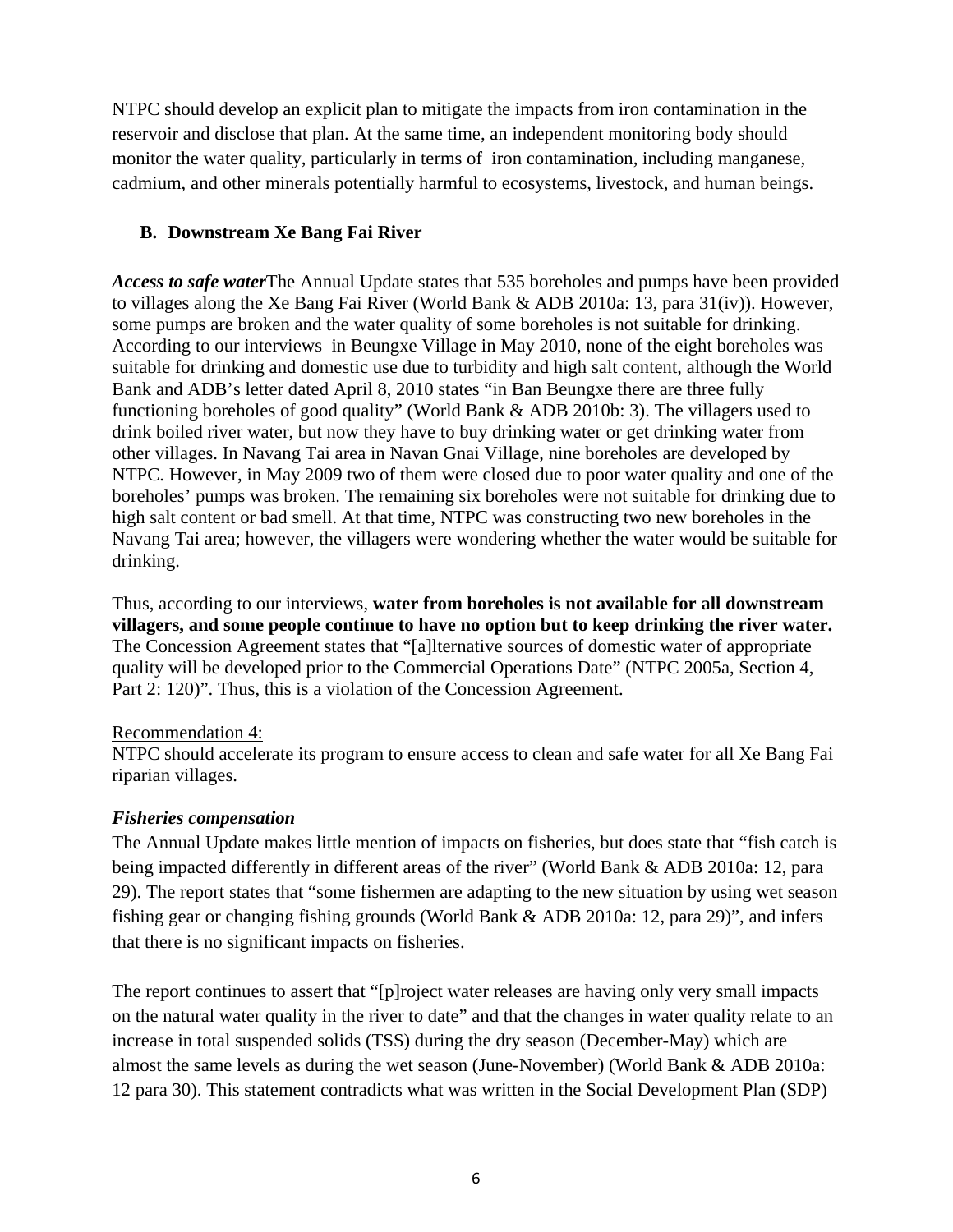produced prior to project approval. According to the SDP, "An increase of maximum background TSS [total suspended solids] concentrations between 44 and 70 mg/l during the dry season to between 90 and 95 mg/l [caused by NT2] is well above 10 % of the seasonal mean concentration and more than 10 above background level.<sup>[2](#page-6-0)</sup> $\cdot$  As such, water quality standards will be exceeded during the dry season on a weekly basis when nearly all fish productivity in the Xe Bang Fai mainstream takes place, and as a result "**significant impacts on fish productivity can be expected"** (NTPC 2005b, Vol.3 Chapter 4: 20).

According to the SDP, "annual fish productivity in the mainstream of Xe Bang Fai is limited to the dry season while the rainy season does not provide much opportunity for fish to spawn and grow" (NTPC 2005b, Vol.3 Chapter 4: 38). It also says that high productivity of snails, shrimps, and mussels and upstream spawning migration of fish in the dry season depends on a high density of aquatic plants, phytoplankton, and periphyton. However, TSS concentrations and resulting turbidity hamper sunlight penetration, specifically the critical Photosynthetic Active Radiation (PAR), hampering the productivity of aquatic plants, phytoplankton, and periphyton in the Xe Bang Fai River (NTPC 2005b, Vol.3 Chapter 4: 38). Therefore, **if TSS levels are similar to those usually found during the wet season as the report states (approximately 120-330 mg/l), significant impacts on fish productivity and other aquatic products can be expected.**



**Figure 6: Maximum Daily Discharge Fluctuations and Maximum TSS Concentration in Xe Bangfai with and without NT2 (Source: NTPC 2005b, Vol.3 Chapter 4: 20)**

<span id="page-6-0"></span><sup>&</sup>lt;sup>2</sup> "Australia and New Zealand require for suspended particulate matter/turbidity (equivalent to TSS) any changes that are not more than 10 % of the seasonal mean concentration. […] In Canada the increase of TSS concentrations should not be more than 10 above background level." (NTPC 2005B: 17).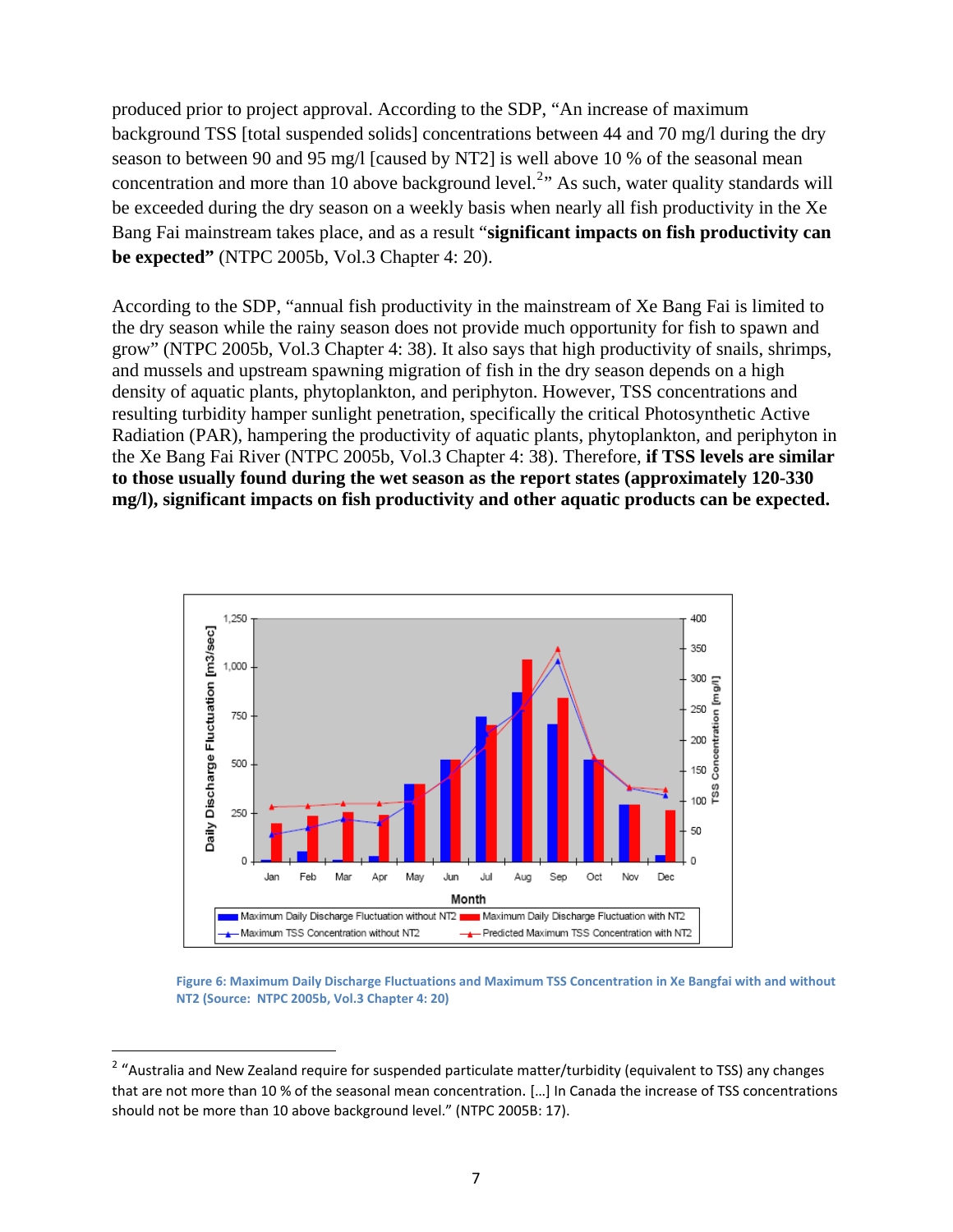The current compensation programs, which are structured around savings and small-scale loans, are flawed because they could compensate vulnerable community members only when they are willing or able to take the risk of borrowing money to invest into development projects such as digging a fish pond.

### Recommendation 5:

NTPC should disclose the fisheries monitoring data in the downstream Xe Bang Fai River, and strengthen fisheries compensation measures particularly for occupational fishermen and vulnerable community members.

### *Compensation for project-induced erosion*

Although the Annual Update claims that monitoring systems are in place for erosion, it is not clear how NTPC plans to compensate for asset losses as a result of project-induced erosion (World Bank & ADB 2010a: 12, para 31 (i)).

### Recommendation 6:

NTPC should clarify what the procedures are to determine erosion caused by the NT2, and what procedures exist for villagers to claim compensation for losses of their vegetable gardens or other assets caused by erosion.

### *Compensation for riverbank gardens*

The report simply states that "NTPC started the compensation process for impact to riverbank gardens along the Xe Bang Fai in December 2009" (World Bank & ADB 2010a: 12, para 31 (ii)). However, it does not explain why NTPC did not start the compensation process until December 2009, even though the company knew that they would start full operation of the project in March 2010. Both the World Bank and ADB's letter dated April 8, 2010 and the Annual Update on July 7, 2010 state that the compensation process for impacts to riverbank gardens along the Xe Bang Fai will be completed in the coming months (World Bank & ADB 2010a: 31 (ii) and World Bank & ADB 2010b: 4). It is difficult to see progress in the compensation process in three months, although the report states "The IFIs have been working with NTPC to accelerate and prioritize the implementation of this program" (World Bank & ADB 2010a: 31 (ii)). As paying compensation before affected communities lose access to lands is a requirement of the World Bank Resettlement Policy (OP4.12 paragraph 10), the project is not in compliance with this policy.

### Recommendation 7:

The progress in compensation payments should be reported. Clear explanations as to why the compensation process could not start earlier than December 2009 should be provided. NTPC should complete compensation payment for riverbank gardens as soon as possible.

### *How important is the issue of skin rashes in the downstream area?*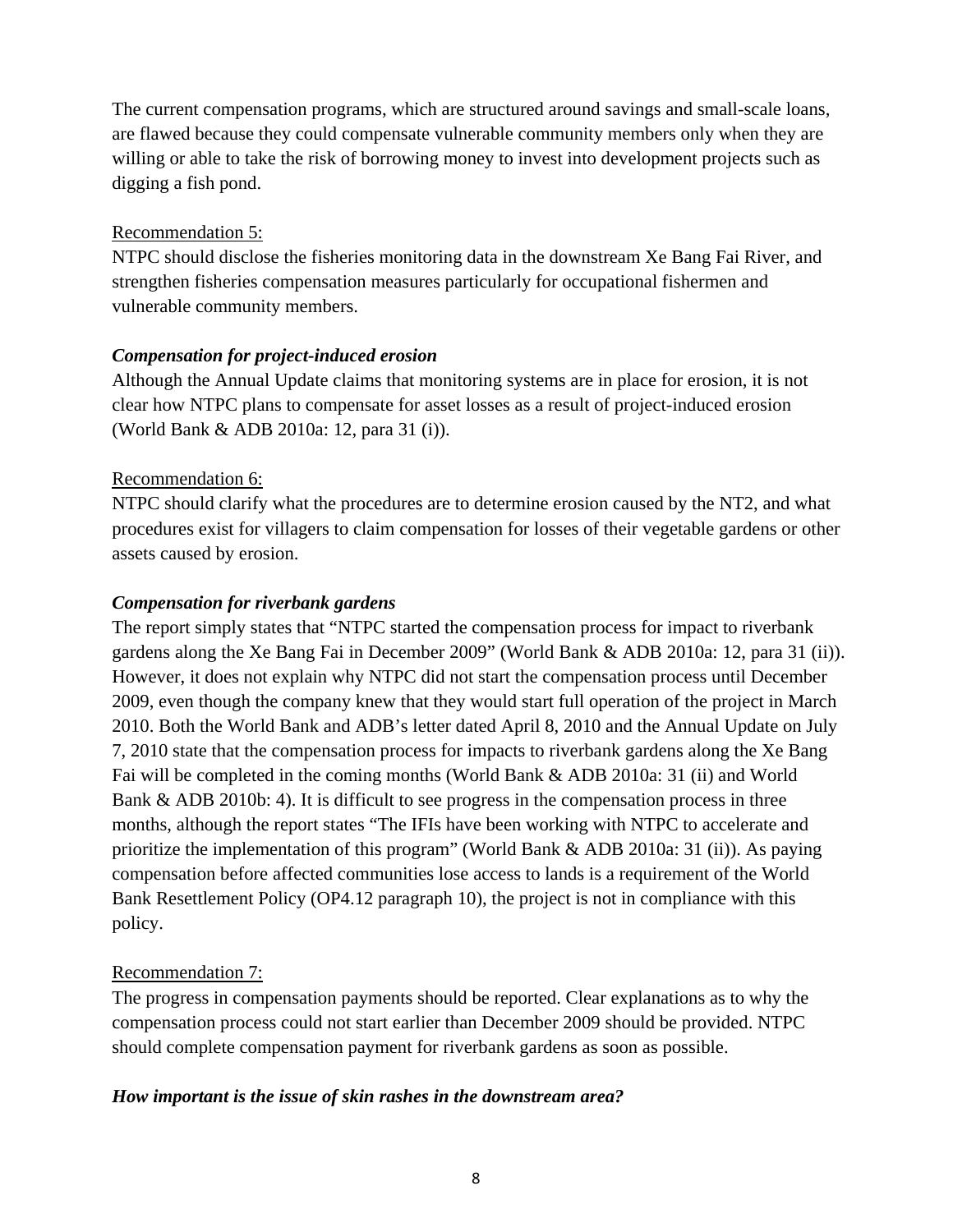The Annual Update states that "a small percentage of residents" have suffered from skin rashes as a result of contact with Xe Bang Fai water (World Bank & ADB 2010a: 13, para 31 (iii)). The World Bank also states that "[i]n May 2010, some residents in the *upper part* of the Xe Bang Fai downstream area reported experiencing an itchy skin irritation" (World Bank 2010e: FAQ12). This is inconsistent with our interviews in May 2010 with villagers along the Xe Bang Fai River and from hinterland villages.<sup>[3](#page-8-0)</sup> According to our interviews, not only the residents in the upper part of the Xe Bang Fai downstream area, but also the villagers in the middle and lower part of the Xe Bang Fai River and the villagers from hinterland villages who fish in the Xe Bang Fai River experienced skin rashes.

NTPC should pay more serious attention to skin rashes being experienced by villagers. The company should brief villagers about the results of their investigations, in particular what causes the skin rash; whether the skin rash would indicate any further risks of using the water; and what mitigation and compensation measures will be implemented. The Annual Update only states that "[T]he result of the investigation will be made known through the usual public health channels." However, it is not clear whether the information will be made publicly available and how often water quality information will be disclosed.

#### Recommendation 8:

NTPC should publicly disclose water quality data and make the results of their analyses available to villagers so that they can understand the risks and issues related to water quality in the Xe Bang Fai River.

#### *Expansion of downstream program*

Given the delay in the compensation and mitigation measures for the Nakai and downstream Xe Bang Fai River, it is unrealistic to expect that NTPC's downstream compensation and mitigation program will be completed by 2015, after five years of commercial operation, as is currently planned. The Panel of Experts and many outside observers have continuously recommended allocating additional budget for the downstream program (World Bank & ADB 2010a: 3, para10). As the POE's latest report states "the \$16 million allocated to the XBF is inadequate to meet CA [Concession Agreement] requirements for offsetting adverse project impacts to over 100,000 XBF riparian and hinterland people" (McDowell, Scudder & Talbot 2010: 32). In addition, the Annual Update states the downstream program is active in only 77 villages out of around 150 villages along the Xe Bang Fai River and hinterland, indicating that there remains a long way to go (World Bank & ADB 2010a: 11, para 26 & 28).

#### Recommendation 9:

We would like to emphasize again that **it is vital to increase the budget of the downstream program.** Also, the program should be expanded to other downstream villages as soon as possible since commercial operations have already begun.

<span id="page-8-0"></span><sup>&</sup>lt;sup>3</sup> Mekong Watch and International Rivers conducted interviews in Ban Mahaxai, Ban Pha Nang (Upper stream); Ban Veun Sananh, Ban Kaeng Kasy, Ban Beung Xe (Middle stream); Ban Navang Gnai (Lower stream); and Ban Kham Pae Dong (Hinterland).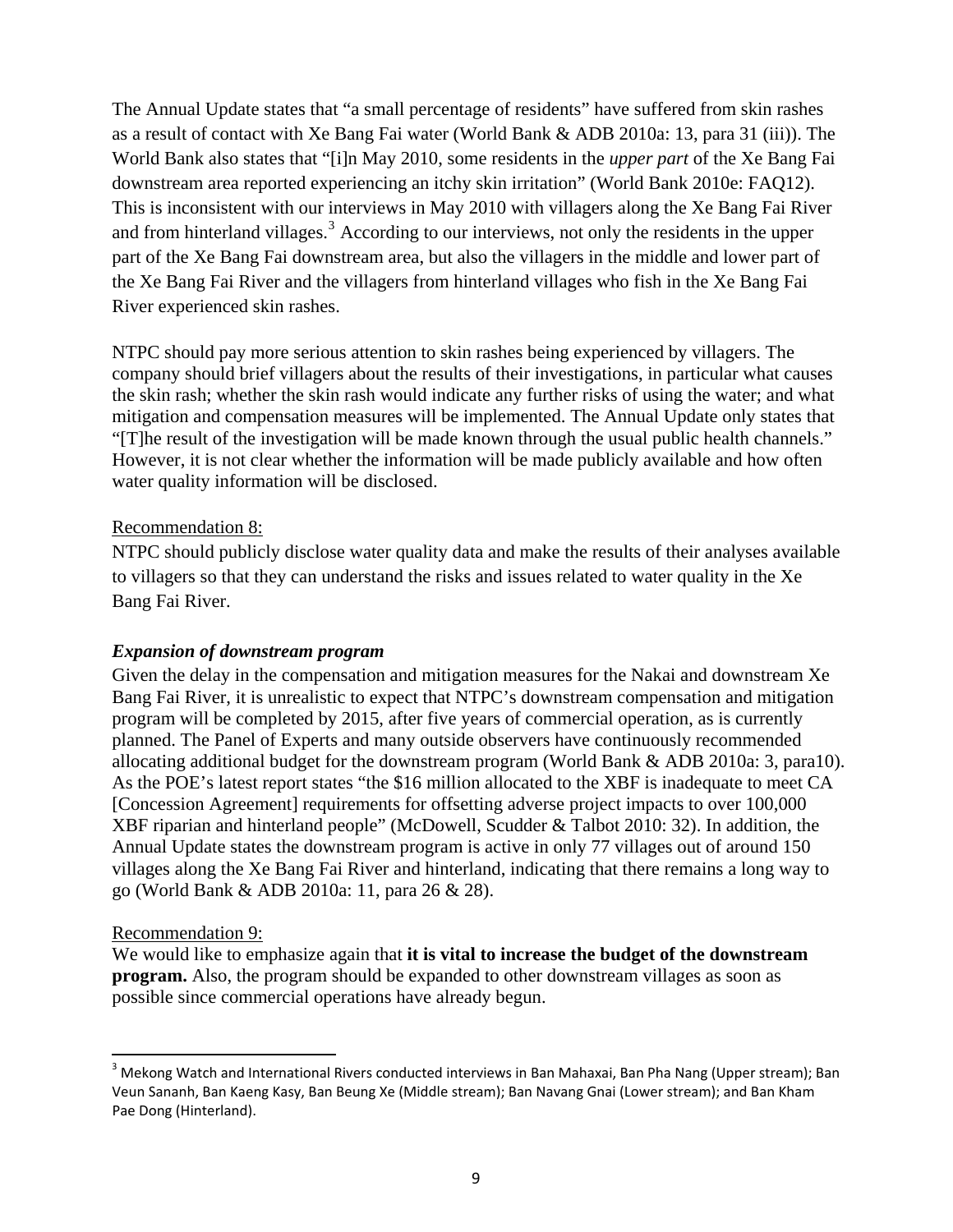The POE's fifteenth report also recommends that the Government of Laos, NTPC and the International Financial Institutions should "reconsider the volume of funds required to meet in full CA livelihood restoration obligations" and "allocate funds accordingly" in the Xe Bang Fai and Khamkeut downstream area and project lands. The POE's fifteenth report continues, "The big hurdle on the downstream side is the chronic shortage of funds for livelihood restoration and associated activities." It concludes that a belief that these obligations can be met by Commercial Operations Date and within the existing budget is "simply unrealistic" (McDowell, Scudder & Talbot 2009: 17).

### Recommendation 10:

Following the National Policy on Environmental and Social Sustainability of the Hydropower Sector in Lao PDR, which states that "[t]he Developer will cover the cost of implementing all environmental and social safeguard procedures under the 'user pays' principle" (GoL 2006: 16), NTPC should take the responsibilities for all the costs of implementing environmental and social mitigation measures and compensation for the downstream communities.

### **C. Disclosure of monitoring reports**

It is commendable that many monitoring activities are taking place on NT2. However, in spite of the fact that the National Policy on Environmental and Social Sustainability of the Hydropower Sector in Lao PDR states that monitoring reports should be publicly disclosed, most of the monitoring reports are not yet publicly available.

### Recommendation 11:

The following is a list of reports and documents that should be disclosed publicly:

### *NTPC's monitoring reports*

NTPC produces regular environmental and social reports to its donors, POE, and others. These regular monitoring reports should be disclosed.

### *Living Standards Measurement Survey*

Conducting household level socio-economic surveys in the resettlement site is a commendable approach that is likely to help in understanding the livelihoods of resettlers. However, comprehensive survey data has not been disclosed, and the World Bank has only disclosed portions of the data. Thus, it is hard to capture a comprehensive picture of the socio-economic situation in the resettlement site. Comprehensive data in the Living Standards Measurement Survey should be disclosed in order to promote a better understanding of the socio-economic situation in the resettlement site.

### *Water quality in reservoir, water channel, and downstream*

It is critical that NTPC discloses more detailed water quality data from the reservoir, downstream channel, and downstream Xe Bang Fai and Nam Theun Rivers as this is directly related to the risks that communities are facing.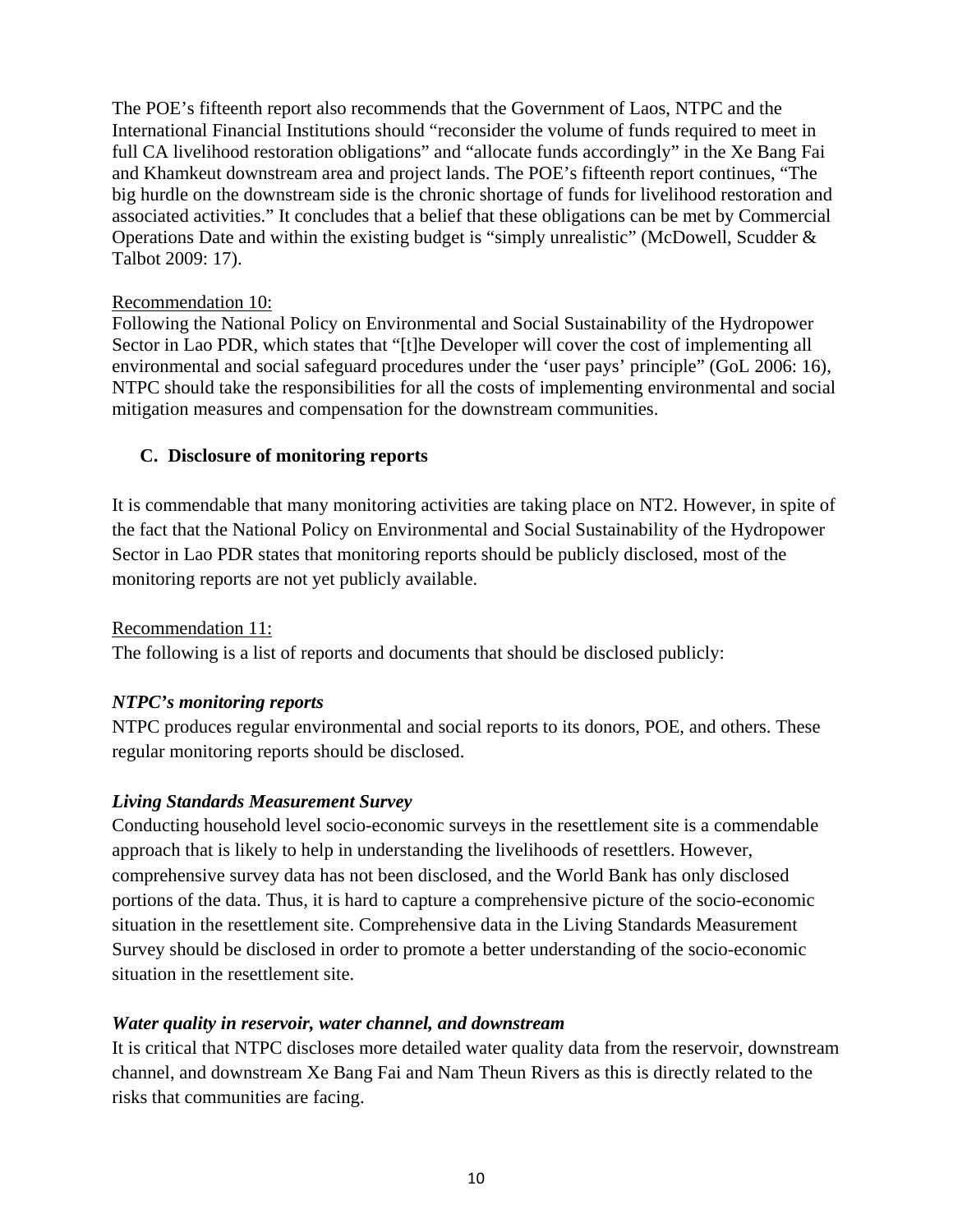### *Downstream monitoring activities*

In order to ensure sustainable livelihoods in the downstream Xe Bang Fai area, **it is important that monitoring data including fish and other aquatic products catch, erosion, the evaluation of the savings and credit scheme, and the Food Consumption Monitoring Program is disclosed.** However, none of this data has been disclosed. The Annual Update states that "NTPC is establishing systems to make some appropriate monitoring information publicly available on a regular basis" in the downstream Xe Bang Fai River (World Bank & ADB 2010a: 12, para 31(i)). The company should make it clear what it considers to be appropriate monitoring information and how it proposes to disclose this information.

## *Ministry of Finance report on the application of NT2 revenues*

It is great that the Ministry of Finance will report on the application of NT2 revenues in December 2010 and internal coordination mechanisms between Ministry of Finance, the Ministry of Planning and Investment, sector ministries, and the State Audit Office will be formalized (World Bank & ADB 2010a: 16, para 44). It is important to disclose the report on the application of NT2 revenues from the Ministry of Finance in order to ensure transparent and accountable management of public resources.

### **D. Benefit sharing and Revenue management**

It is great to learn that the Government of Lao PDR has allocated the projected US\$6.5 million for this fiscal year through the budget process for primary education, rural electrification, basic health, rural roads, and environmental protection (World Bank 2010e: FAQ 19). However, ensuring sustainable livelihoods for affected communities, the downstream mitigation and compensation program, and management of the watershed are still key challenges.

### Recommendation 12:

**The revenues from the Nam Theun 2 Hydroelectric Project should be allocated to the directly affected communities in Nakai resettlement area, project land, and downstream Xe Bang Fai River and Nam Theun Rivers including hinterland villages as a priority.** The project-affected communities should be the primary beneficiaries of the project.

### **E. Strengthening development of future hydropower projects in Lao PDR**

We believe that the World Bank and ADB's initiatives in building the capacity of the government of Laos to manage hydropower projects are commendable. However, there is little evidence that Nam Theun 2 Hydroelectric Project has resulted in any improvements to other hydropower projects being developed in the country.

The National Policy on Environmental and Social Sustainability of the Hydropower Sector in Lao PDR has not been implemented to date. For example, several hydropower projects have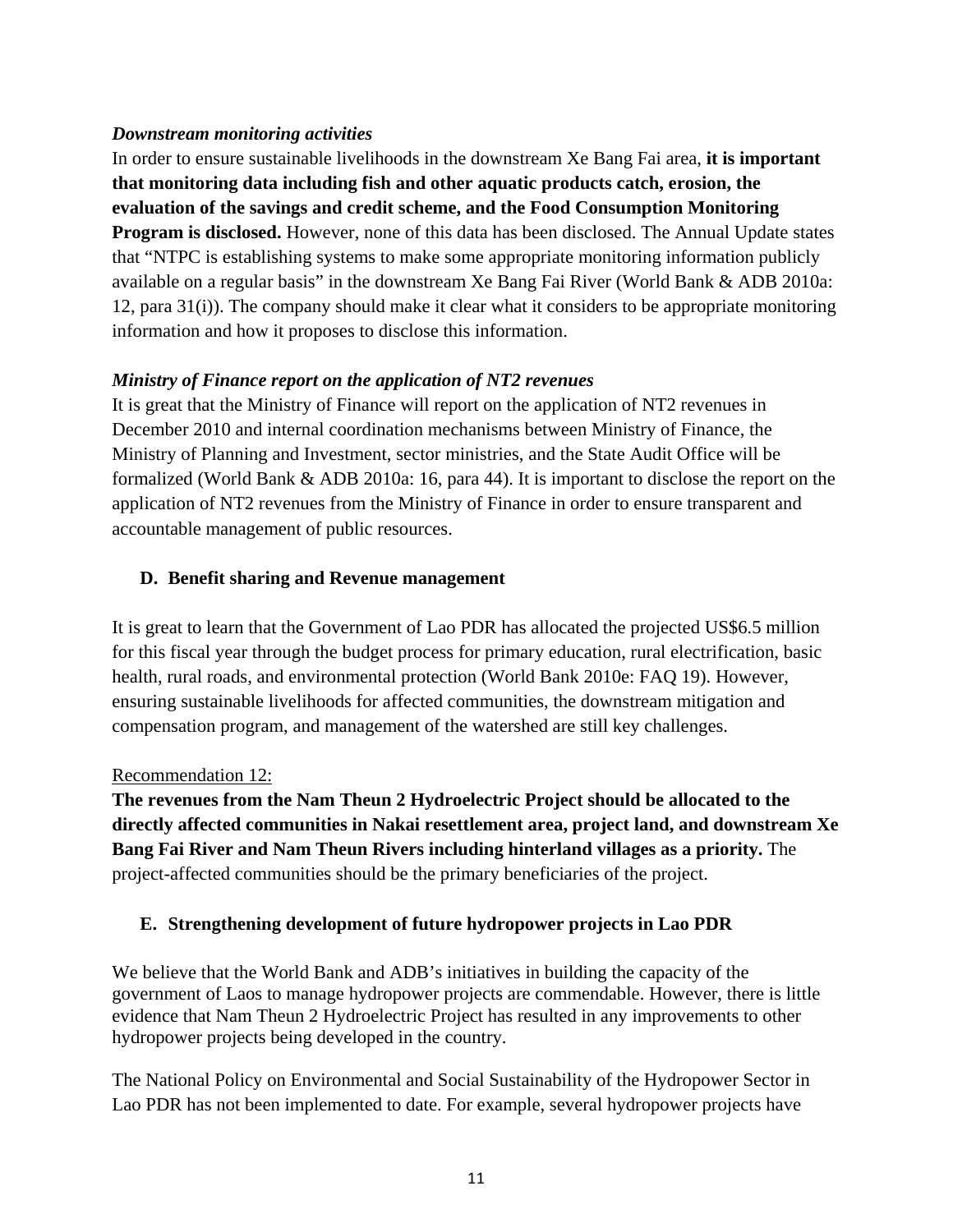commenced construction without disclosure of an EIA, there is no third party monitoring besides the Nam Theun 2 Hydroelectric Project, very few monitoring reports have been publicly disclosed, and no plans have been disclosed to bring existing projects into compliance with the policy. In a separate report, the World Bank admits that individual project proposals are not integrated into broader land and water management planning and hydropower development is driven by developers on an ad-hoc basis (World Bank 2009: 4, para 8).

### Recommendation 13:

The World Bank and ADB should make future development assistance to Laos conditional upon full implementation of the National Policy on Environmental and Social Sustainability of the Hydropower Sector in Lao PDR.

We are looking forward to hearing your response to our comments and recommendations. Thank you for your attention and we hope we can count on a response to this letter before October 22, 2010.

Sincerely,

木么本有B子

Ikuko Matsumoto Toshiyuki Doi International Rivers Mekong Watch

[ikuko@internationalrivers.org](mailto:ikuko@internationalrivers.org) toshi‐[doi@mtd.biglobe.ne.jp](mailto:toshi-doi@mtd.biglobe.ne.jp) www.internationalrivers.org [www.mekongwatch.org](http://www.mekongwatch.org/)

工井利享

Representative Director

### **References:**

- Government of Lao PDR (2006). National Policy Environmental and Social Sustainability of the Hydropower Sector in Lao PDR
- Government of Lao PDR (2005). *DECREE on the Compensation and Resettlement of the Development Project.*
- Lanza, Guy (2005). *Review of the Water Quality Assessment (EAMP) Proposed Nam Theun 2 Hydroelectric Project,* January 2005
- McDowell, D., T. Scudder and L.M. Talbot (2009). *Lao People's Democratic Republic Nam Theun 2 Multipurpose Project, Fifteenth Report of the International Environmental and Social Panel of Experts*